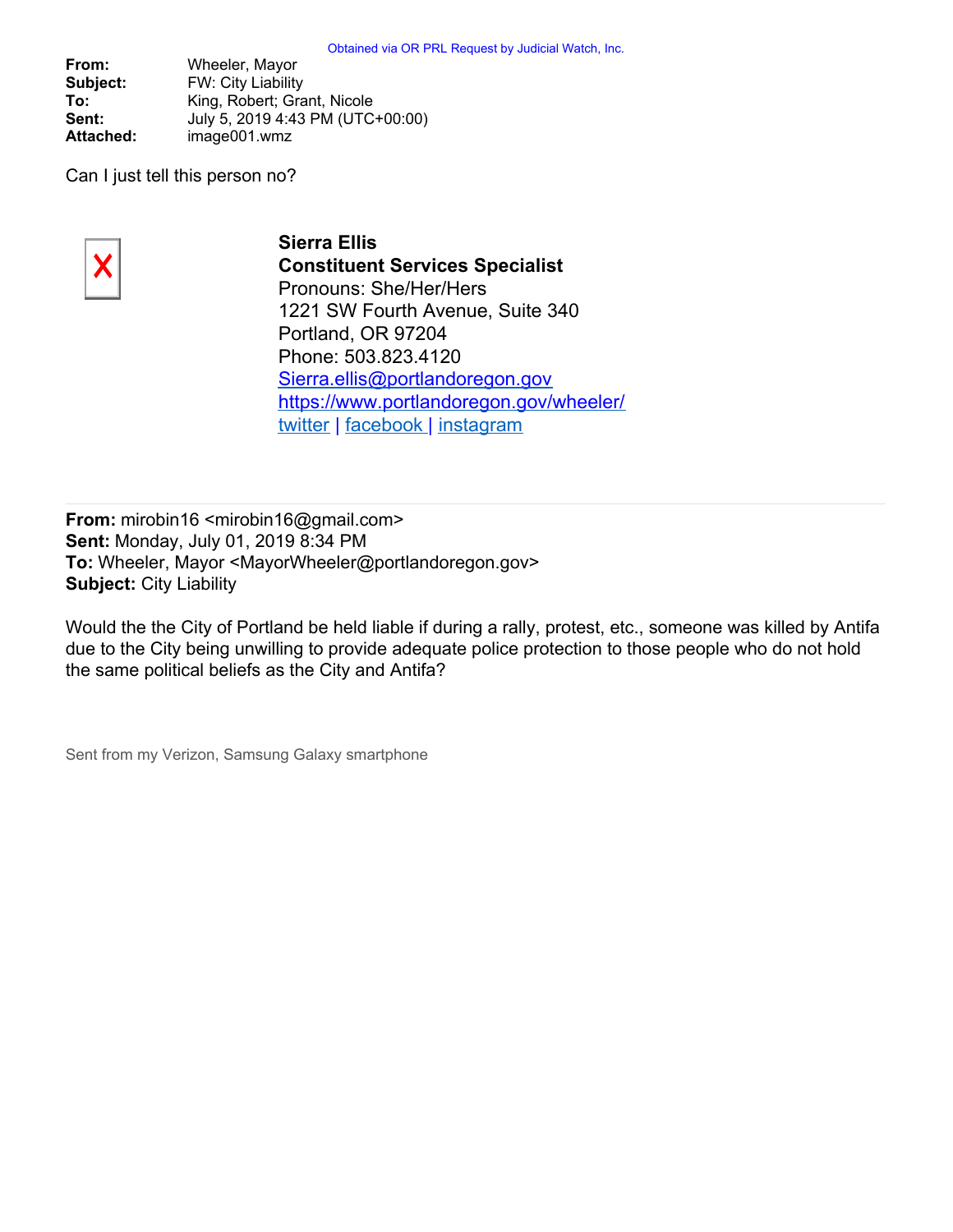**From:** Wheeler, Mayor **Subject:** FW: Media Inquiry Statement **To:** Park, Eileen **Sent:** July 5, 2019 6:49 PM (UTC+00:00) **Attached:** image001.wmz



**Sierra Ellis Constituent Services Specialist** Pronouns: She/Her/Hers 1221 SW Fourth Avenue, Suite 340 Portland, OR 97204 Phone: 503.823.4120 [Sierra.ellis@portlandoregon.gov](mailto:Sierra.ellis@portlandoregon.gov) <https://www.portlandoregon.gov/wheeler/> [twitter](https://twitter.com/tedwheeler) | [facebook](https://www.facebook.com/PDXMayorTedWheeler/) | [instagram](https://www.instagram.com/tedwheelerpdx/?hl=en)

**From:** Tom DiDonato <tom.didonato@chasingnews.com> **Sent:** Monday, July 01, 2019 10:42 AM **To:** Wheeler, Mayor <MayorWheeler@portlandoregon.gov> **Subject:** Media Inquiry Statement

Hi Mayor,

Can you please send over a statement on the Antifa riots over the weekend?

Thank you,

--

Tom DiDonato Assignment Desk Chasing News 609-695-6008 @ChasingNews Facebook.com/chasingnews Watch us weeknights 1:00AM on WNYW-Fox5 in NYC 11PM on WWOR-My9 in NYC 3AM on WTXF-Fox29 in Philly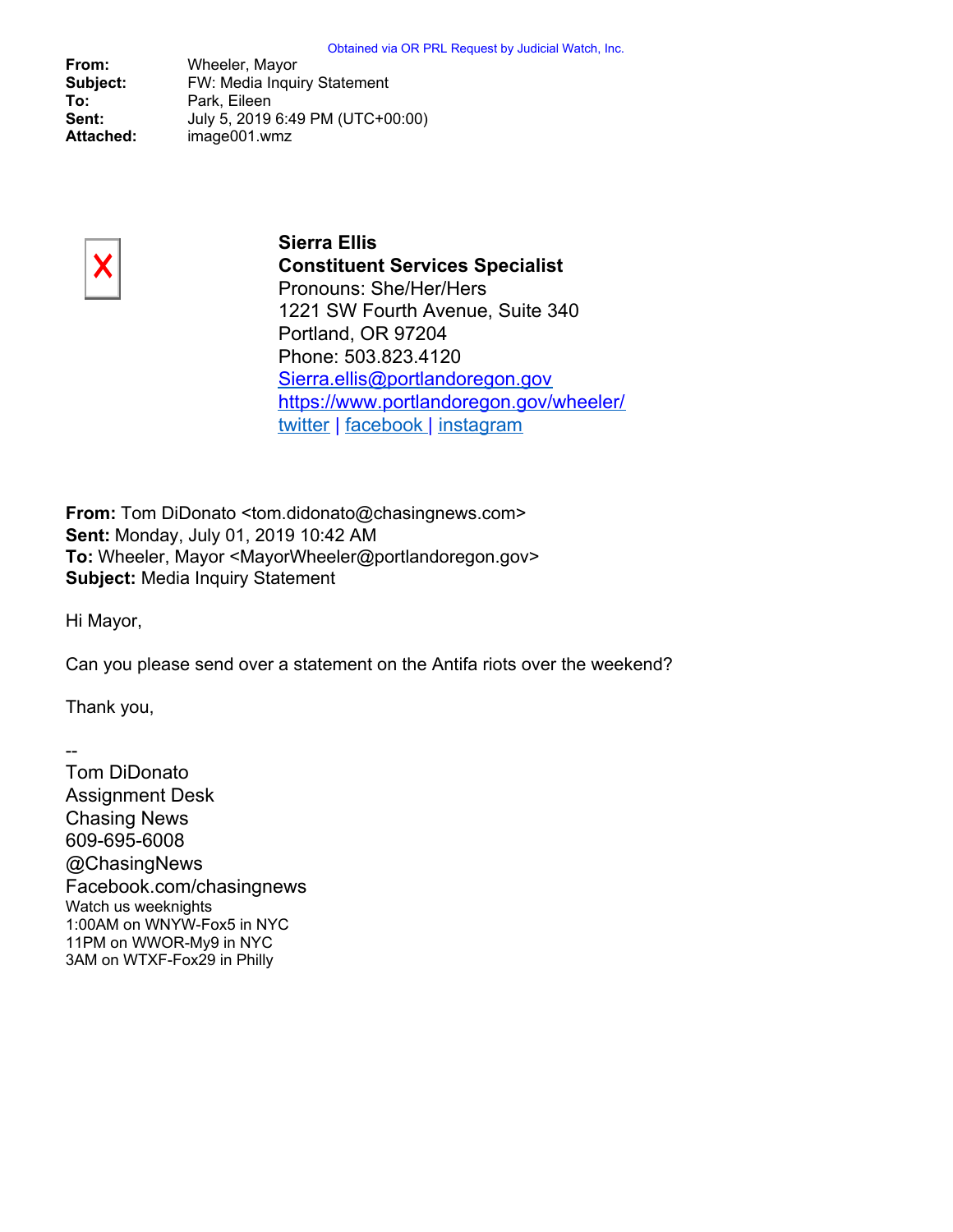| From:    | Park. Eileen                                               |
|----------|------------------------------------------------------------|
| Subject: | RE: Portland Riots - Client Response                       |
| To:      | Valderrama, Andrea: Jeff Miller                            |
| $Cc$ :   | Megan Conway; Dennis, Kristin; King, Robert; Grant, Nicole |
| Sent:    | July 5, 2019 11:32 PM (UTC+00:00)                          |

Our statement:

"Portland has always been a beacon of free speech for generations. We are proud of that history.

But in the last couple of years, some have increasingly used their opportunity to exercise their  $\hat{P}^t$ amendment rights, as an opportunity to incite violence.

Over the weekend some chose to engage in violence in Portland, which is unacceptable and will not be tolerated.

We stand against all forms of violence - regardless of someone's political leanings. Portland police officers have the unenviable task of keeping the peace. It's a difficult job and hard decisions are made in real-time.

While we continue to learn more about what transpired over the weekend, we will keep you informed. We will do everything we can to make sure that those who have committed violence are held accountable."

**From:** Valderrama, Andrea

**Sent:** Monday, July 1, 2019 11:07 AM

To: Jeff Miller <imiller@travelportland.com>; Park, Eileen <Eileen.Park@portlandoregon.gov>

**Cc:** Megan Conway <megan@travelportland.com>; Dennis, Kristin

<Kristin.Dennis@portlandoregon.gov>; King, Robert <Robert.King@portlandoregon.gov>; Grant, Nicole <Nicole.Grant@portlandoregon.gov>

**Subject:** Re: Portland Riots - Client Response

Hi Jeff,

Thank you for flagging this for us.

I'm including several folks in our office who are currently in the process of drafting a statement. My understanding is that a final statement from our office will be issued later this afternoon.

Eileen, can you make sure to include Jeff on the release of the statement?

Regardless, I'll be sure to forward it your way once it is complete.

Thank you again for reaching out about this.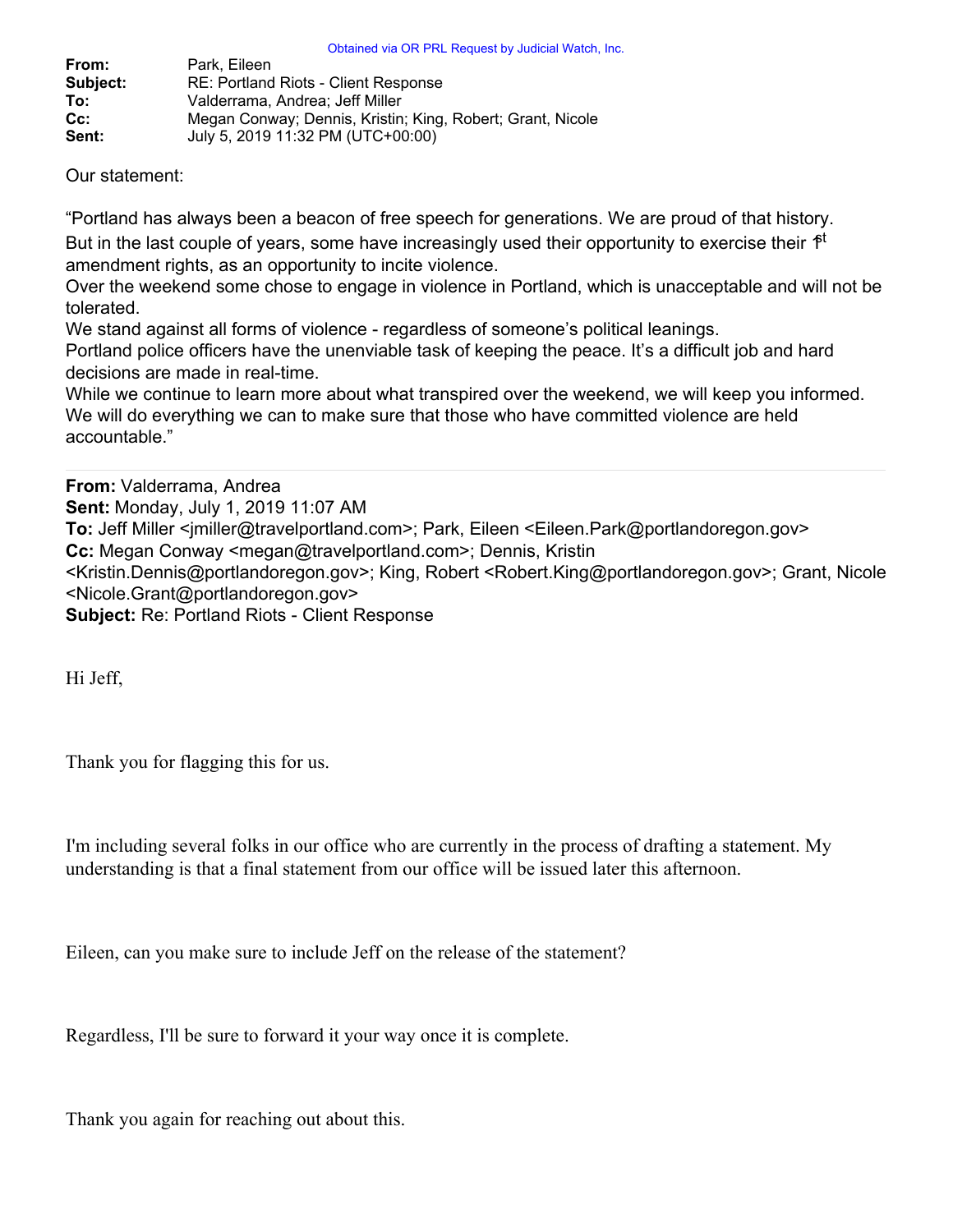## Andrea

**Andrea Valderrama Senior Policy Advisor** Pronouns: She/Her/Hers 1221 SW Fourth Avenue, Suite 340 Portland, OR 97204 Phone: (503) 823-3579 Cell: (503) 823-6786 andrea.valderram[a@portlandoregon.gov](mailto:first.last@portlandoregon.gov) <https://www.portlandoregon.gov/wheeler/> [twitter](https://twitter.com/tedwheeler) | [facebook](https://www.facebook.com/TedWheelerForOregon/) | [instagram](https://www.instagram.com/tedwheelerpdx/?hl=en)

The City of Portland is committed to providing meaningful access. To request translation, interpretation, modifications, accommodations, or other auxiliary aids or services, contact 503- 823-1125, Relay: 711.

(503) 823-1125: 口笔译服务| Chiaku me Awewen Kapas |■■■■■■■■■■■■■■■■■■■■■■■■■■■■■■■■■■  $\blacksquare\blacksquare\blacksquare\blacksquare\blacksquare\blacksquare$  |Устный и письменный перевод | Turjumaad iyo Fasiraad | Traducción e Interpretación | Письмовий і усний переклад | Biên Dich và Thông Dich |

**From:** Jeff Miller <*imiller@travelportland.com>* **Sent:** Sunday, June 30, 2019 8:41 AM **To:** Valderrama, Andrea **Cc:** Megan Conway **Subject:** Fwd: Portland Riots - Client Response

Andrea,

As you can see from this email exchange we have meeting planners upset with what they're seeing on the news. As we all are.

Can we get an official statement from you to use as we reach out to people? You'll see she thinks Ted doesn't want to interfere. I know he wants to control these but we need something to use. thanks, Jeff

JEFF MILLER (he/him) PRESIDENT & CEO D: [503.275.9797](tel:503.275.9797)

Begin forwarded message:

**From:** "Desiree Everett, CMP, CGMP" [<desiree@travelportland.com](mailto:desiree@travelportland.com)> **Date:** June 30, 2019 at 8:05:53 AM PDT **To:** Steve Faulstick [<sfaulstick@travelportland.com>](mailto:sfaulstick@travelportland.com), James Jessie [<james@travelportland.com](mailto:james@travelportland.com)>, Megan Conway [<megan@travelportland.com](mailto:megan@travelportland.com)>, Jeff Miller [<jmiller@travelportland.com](mailto:jmiller@travelportland.com)>, "Tamara Kennedy-Hill, CMP, MBA"